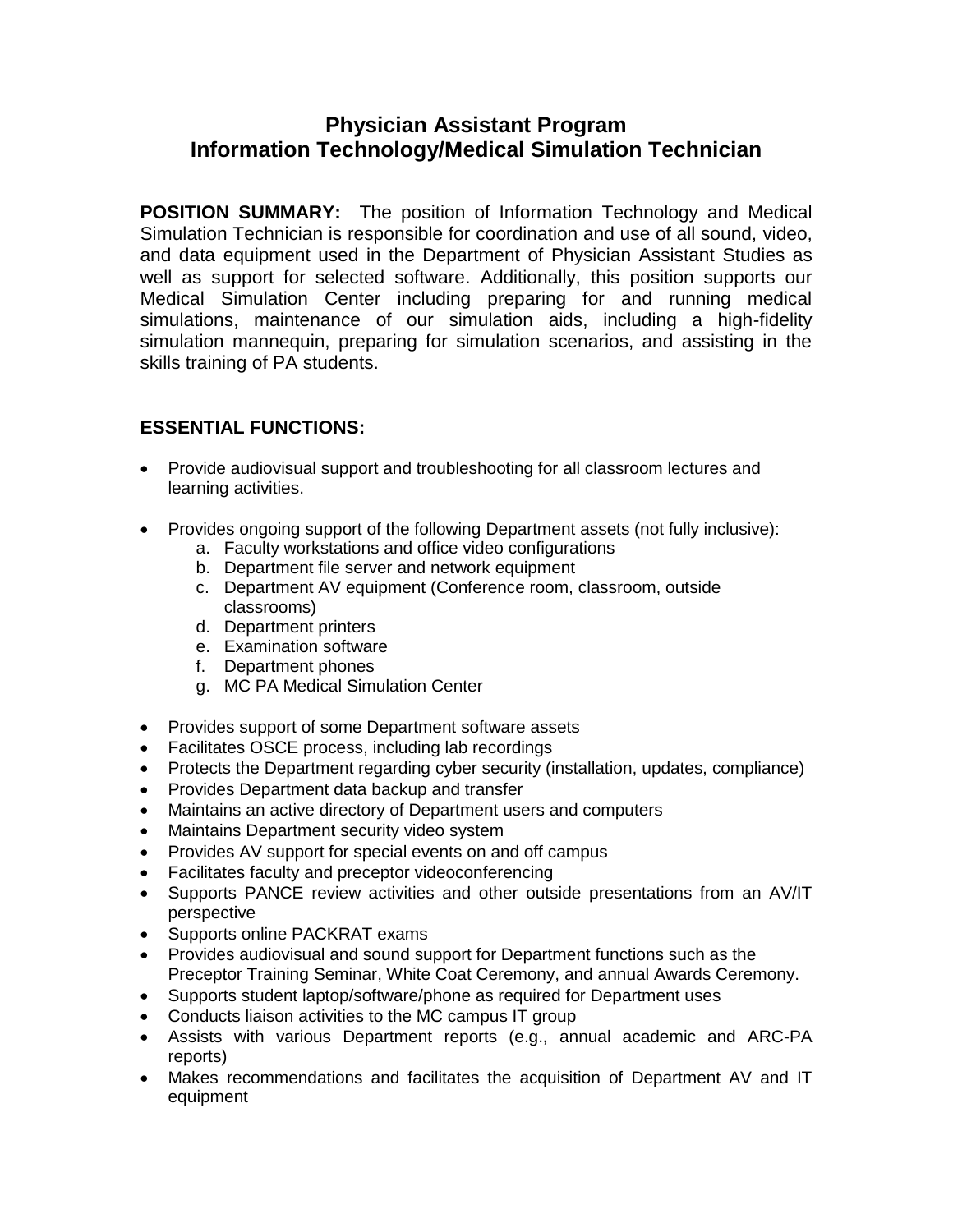- Makes recommendations and facilitates the acquisition of Department software
- Maintains an accurate inventory of Department AV and IT assets to make certain all equipment is accounted for and serviceable
- Maintains an orderly Control and Equipment room
- Regularly provides meaningful updates to the faculty at Faculty and Staff meetings
- Maintain overall AV recording calendar and logbook
- Review and advise the Department Chairman regarding technical contracts and audiovisual work-orders, proposals and estimates
- Use knowledge of sound systems to determine the set-up and design of all sound and video recording equipment, thereby ensuring the quality of all recordings and communications between students, faculty, and preceptors
- Act as an advisor to faculty, students, and preceptors in the efficient utilization of sound and video recording and communications equipment
- Helps keep faculty aware of advances in technology in teaching
- Ensures that Department webpage is functioning and assists with updates
- Operates and manages the software and hardware required for our Medical Simulation Center
- Prepares simulation scenarios
- Prepares lab and equipment for teaching sessions
- Assists with skills and scenario training of PA students
- Promotes a safe and clean work environment
- Promotes and ensures safe lab practices
- Records simulation sessions with subsequent editing and transfer into an archival format for review and analysis
- Understand the use and operation of relevant simulator technologies ranging from anatomic models and task trainers to screen-based simulations to full body patient simulators and virtual reality simulators.
- Maintain proficiency in existing and emerging technologies, including basic theory, design and implementation.
- Conduct routine equipment maintenance, inventory updates and equipment purchases.
- Interface with the equipment manufacturers regarding equipment troubleshooting and systems problems; maintain record of repairs.
- Maintaining confidentiality of work-related information and materials.
- Participates in appropriate educational opportunities as indicated to keep abreast of current practices and equipment in the field of simulation.
- Assist with training faculty and other staff in the operational aspects of simulation.

## **OTHER RESPONSIBILITIES:**

• Perform other administrative duties as assigned by the Department Chairman

### **DESIRED QUALIFICATIONS (and please list any physical qualifications of the job too):**

- Minimum two years college in a health or technology related field; Bachelor's degree preferred
- Knowledgeable with Microsoft Office programs
- Knowledgeable with Google programs